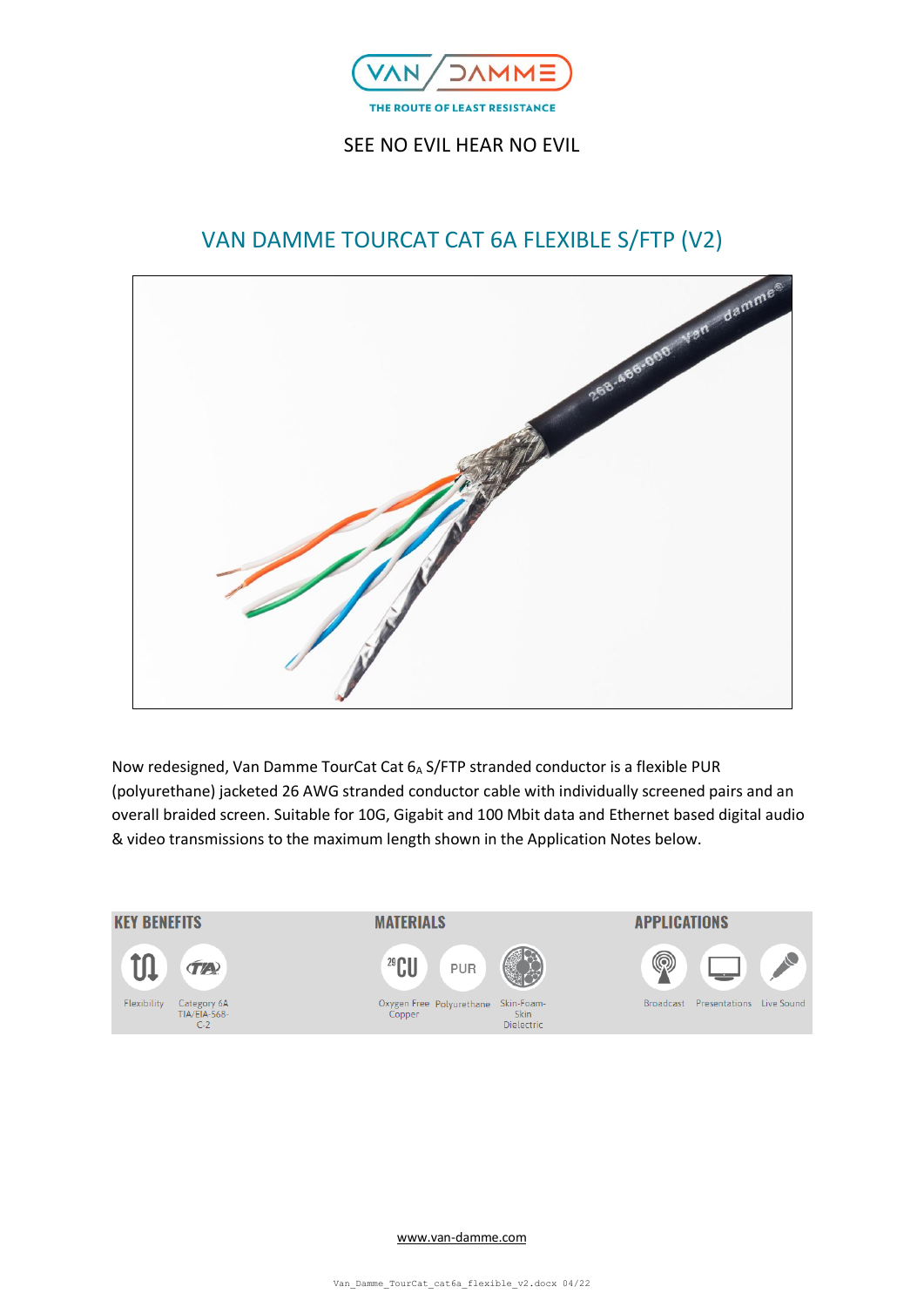

## SEE NO EVIL HEAR NO EVIL

# Applications

- Patch cords and link cables for Ethernet and Ethernet based protocols
- Flexible and robust for touring and dynamic use
- Ideal for use with the Neutrik Cat 6A Ethercon

## Application Notes

- Meets the requirements of Category 6A TIA/EIA-568-C-2 and ISO/IEC 11801 Class EA
- Suitable for Gigabit and 100 Mbit to a maximum recommended channel link distance of 80 metres
- Suitable for 10G Cat 6A, maximum recommended channel link distance to be confirmed

## Mechanical Specification

| Conductor             | 7 x 0.16 mm bare oxygen free copper                                                |
|-----------------------|------------------------------------------------------------------------------------|
| Conductor size        | 7 x 0.16 mm, 0.14 mm <sup>2</sup> , AWG 26/7                                       |
| <b>Dielectric</b>     | Foam Skin Polyethylene                                                             |
| Diameter              | $1.00 \pm 0.10$ mm                                                                 |
| Colour Code           | Pair 1: White-Blue, Pair 2: White-Orange, Pair 3: White-Green, Pair 4: White-Brown |
| Pair Screen           | Aluminium/Polyester foil > 125% coverage                                           |
| Overall Screen        | Tinned copper braid                                                                |
| Jacket material       | Flexible PUR (Polyurethane) Jet Black RAL 9005                                     |
| Overall diameter      | $6.40 \pm 0.20$ mm                                                                 |
| Bend radius           | 8 x overall diameter                                                               |
| Operating temperature | $-20$ to $+60$ °C                                                                  |

#### Electrical Specification

| Loop resistance<br>Characteristic Impedance $(\Omega)$<br>Capacitance (core to core)<br>Velocity of Propagation<br>Skew |             | 100 MHz     |               |       | $\leq$ 250 Ohms/km<br>$100 \pm 5$<br>43 pF/m<br>75 %<br>≤ 0.10 ns/100 m |                    |
|-------------------------------------------------------------------------------------------------------------------------|-------------|-------------|---------------|-------|-------------------------------------------------------------------------|--------------------|
| Frequency                                                                                                               | Attenuation | <b>NEXT</b> | <b>PSNEXT</b> |       | ELFEXT PSELFEXT                                                         | <b>Return Loss</b> |
| (MHz)                                                                                                                   | (dB/100m)   | (dB)        | (dB)          |       | (dB/100m)                                                               | (dB)               |
| 4                                                                                                                       | 5.00        | 100.00      | 97.00         | 99.00 | 96.00                                                                   | 27.00              |
| 10                                                                                                                      | 8.00        | 100.00      | 97.00         | 99.00 | 96.00                                                                   | 28.00              |
| 16                                                                                                                      | 10.00       | 100.00      | 97.00         | 99.00 | 96.00                                                                   | 28.00              |
| 31.25                                                                                                                   | 14.00       | 100.00      | 97.00         | 98.00 | 95.00                                                                   | 28.00              |
| 62.50                                                                                                                   | 20.00       | 100.00      | 97.00         | 97.00 | 94.00                                                                   | 28.00              |
| 100                                                                                                                     | 26.00       | 100.00      | 97.00         | 97.00 | 94.00                                                                   | 28.00              |
| 250                                                                                                                     | 41.00       | 95.00       | 92.00         | 95.00 | 92.00                                                                   | 25.00              |
| 300                                                                                                                     | 47.00       | 92.00       | 89.00         | 94.00 | 91.00                                                                   | 23.00              |
| 600                                                                                                                     | 67.00       | 90.00       | 87.00         | 88.00 | 85.00                                                                   | 20.00              |
|                                                                                                                         |             |             |               |       |                                                                         |                    |

#### [www.van-damme.com](http://www.van-damme.com/)